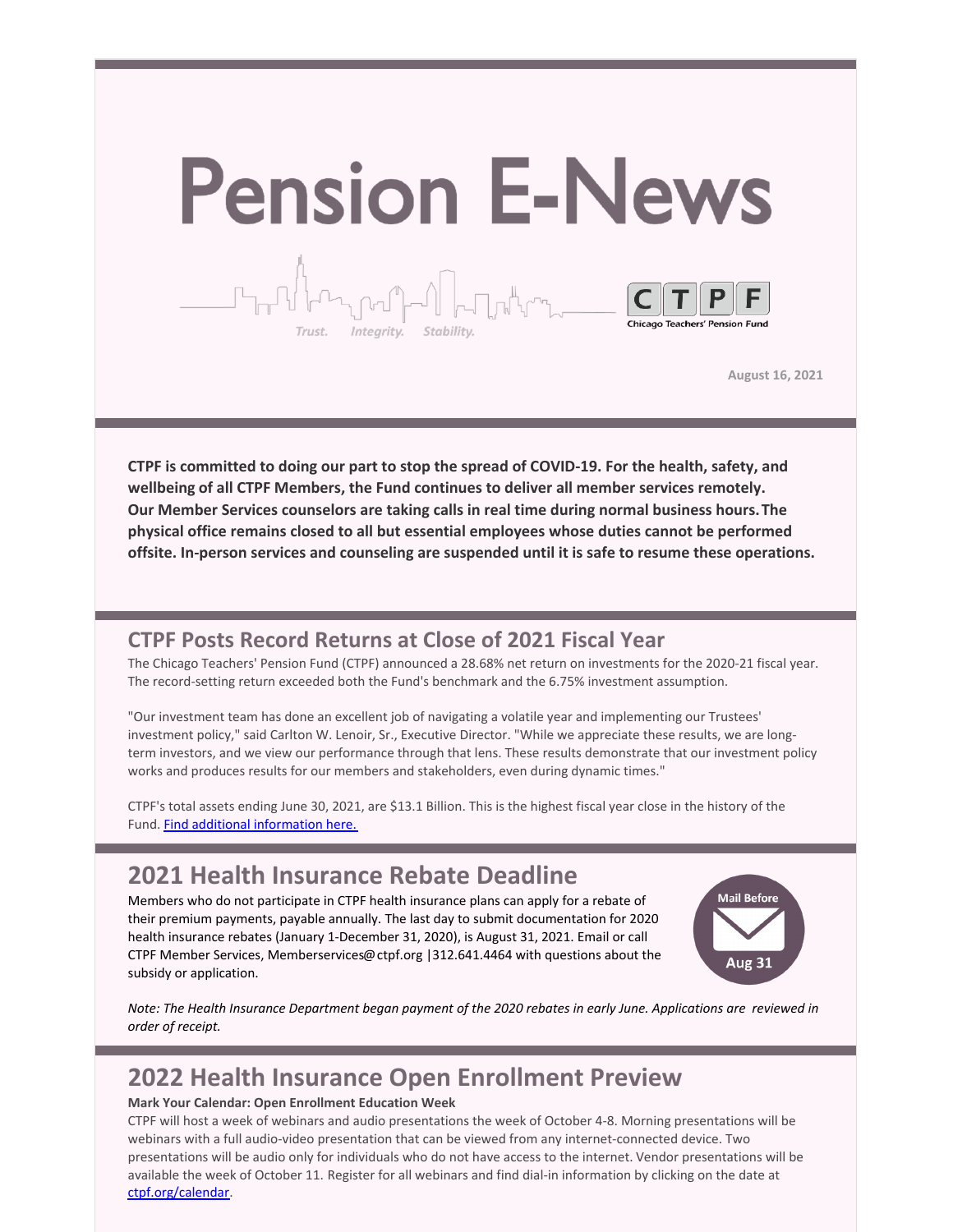# **Open Enrollment Materials** *2022 Open Enrollment Handbook* will be mailed to members in September and posted online the day it is mailed. Save the Date October 1-31, 2021 **Town Hall Webinar** CTPF Executive Director Carlton W. Lenoir, Sr, will host a Town Hall webinar for members on **Town Hall** Webinar Wednesday, September 29, 2021, at 4:30 p.m. Topics include an end of the fiscal year financial update, 2021 Trustee Elections, and a review of important dates and information for 2022 Health Insurance Open Enrollment for retirees. Register in [advance](https://ctpf.zoom.us/webinar/register/WN_ZusUkoM5RBij7r2q5ms9SA) for this webinar. You will

receive a confirmation email with login information for the webinar.

**Register Today!** 

### **Board of Trustees Election Notice**

CTPF will hold two elections in 2021. Teachers will elect two representatives and Pensioners will elect thre e representatives. Nomination petitions are now available. Contact Election Coordinator Gail Davis: 312.604.1400, ext. 402, or email elections@ctpf.org to request a packet. Visit [Election](https://www.ctpf.org/about-ctpf/election-central-2021) Central at ctpf.org for additional information.

# *my***CTPF Member Self-Service Available**

CTPF has launched its new Member Self-Service Portal, *my*CTPF, and thousands of members have already signed up for this convenient option. Members who register for *my*CTPF create a unique User ID and password. Once an account is created, members can use *my*CTPF to securely access CTPF documents and information. R egistered members can:

- View address/contact information on file with CTPF.
- Retirees can view and download a 1099-R and pay advice(s). Members who need replacement copies of their 2020 1099-R can download them from the portal after registering.
- Active and inactive members can view and download their annual Member Statement.

Members can access the system from a "button" at *[ctpf.org](http://www.ctpf.org)*, and must have their CTPF Member ID to register. Twofactor authentication ensures secure access. Active members can find their CTPF Member ID on the Member Statement. Retirees can find their Member ID on a pay advice from the Fund.



# **CTPF COVID-19 Information & Resources**

**CTPF has created our COVID-19 Response website [ctpf.org/covid-19](http://ctpf.org/covid-19).**

**Call or Email Member Services** While CTPF remains closed to all but essential employees, new software makes it